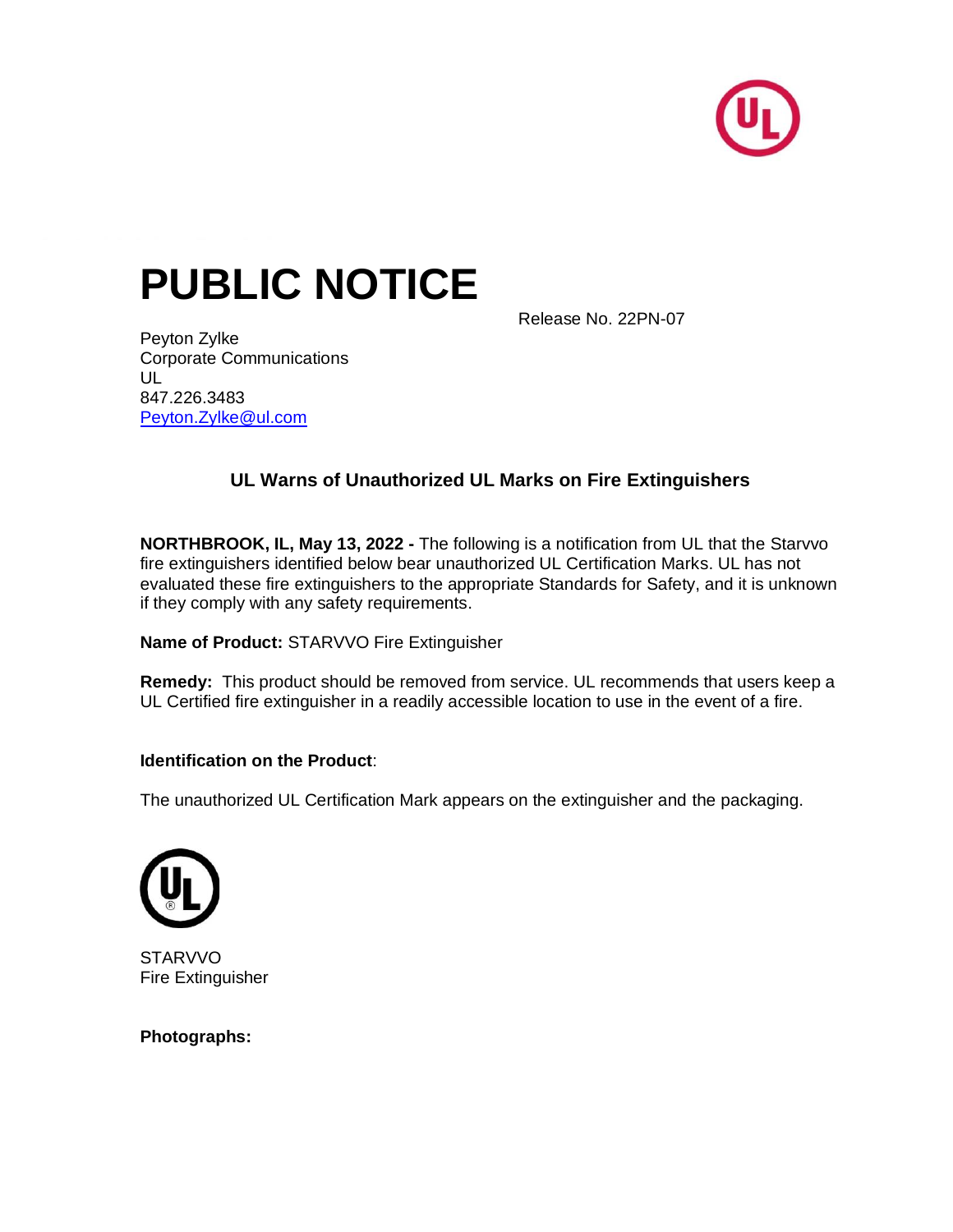

**Known to be distributed and sold by:** PT Global Mitra Proteksindo, PT Milenia Mega Mandiri, and other online sellers on eCommerce platforms. [https://starvvo.com/produk](https://starvvo.com/produk-starvvo)[starvvo](https://starvvo.com/produk-starvvo)

### **About UL**

UL is a global safety science leader. We deliver testing, inspection and certification (TIC), training and advisory services, risk management solutions, and essential business insights to help our customers, based in more than 100 countries, achieve their safety, security, and